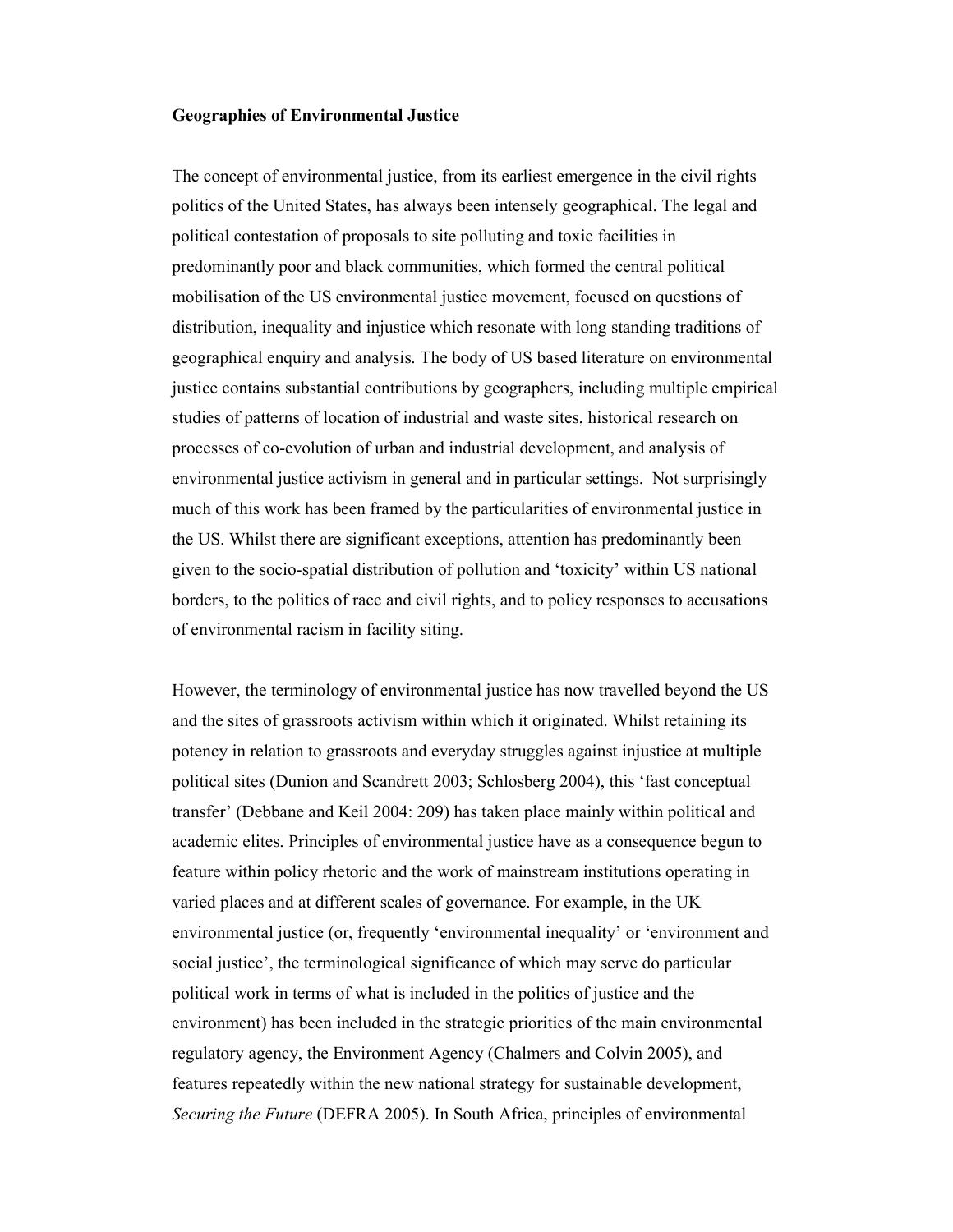justice have been bought into the mainstream through their inclusion in the Constitution (Patel, this volume), and within the negotiations and documentation of multilateral environmental agreements, principles of equity and justice frequently surface (Okereke, this volume).

In breaking away from its origins and initial framing in the US, the concept of environmental justice is evolving to become broader in scope and more encompassing in the sites, forms and processes of injustice it is concerned with. In becoming more globalised, the environmental justice agenda is extending into questions of distribution both between and across nation-states (Stephens et al 2001; Newell 2005), and into very different political, cultural and economic environments (Ageyman et al, 2003). Justice 'to whom' is being cast in more inclusive terms to include, for example, differences of gender, age and the rights of future generations (Buckingham-Hatfield et al 2005; Dobson 1998). Notions of the environment have similarly broadened to include access to environmental goods and resources such as water, energy and greenspace (Lucas et al 2004, Heynen 2003) and the threat of 'natural' as well as technologically produced risks, interfacing here with 'vulnerability' literatures (Walker et al 2006; Adger et al. 2003; Pelling 2005)

Whilst opening up new pathways for activism, academic analysis, and institutional intervention, a dynamic and expansive environmental justice agenda also raises many challenges. This special issue of Geoforum considers such challenges and their implications by explicitly focusing on arenas within which environmental justice has to date been relatively unexplored. First presented at a session on environmental justice organised by the Planning and Environment Research Group of the Royal Geographical Society/Institute of British Geographers at the International Geographical Congress, held in Glasgow in August  $2004<sup>1</sup>$ , the papers demonstrate the resurgence of critical concern with issues of environmental justice, and broader issues of (in)justice and (in)equality, within the geographical imagination. In exploring the varied geographies of environmental justice, the papers take on board the need to examine the evolution and application of the concept outside of the narrow confines of the US, and beyond western liberal notions of environment and justice. To this end,

-

<sup>&</sup>lt;sup>1</sup> Other papers from the conference session concerned specifically with the UK context have been published in Local Environment: the International Journal for Justice and Sustainability, 10 (4).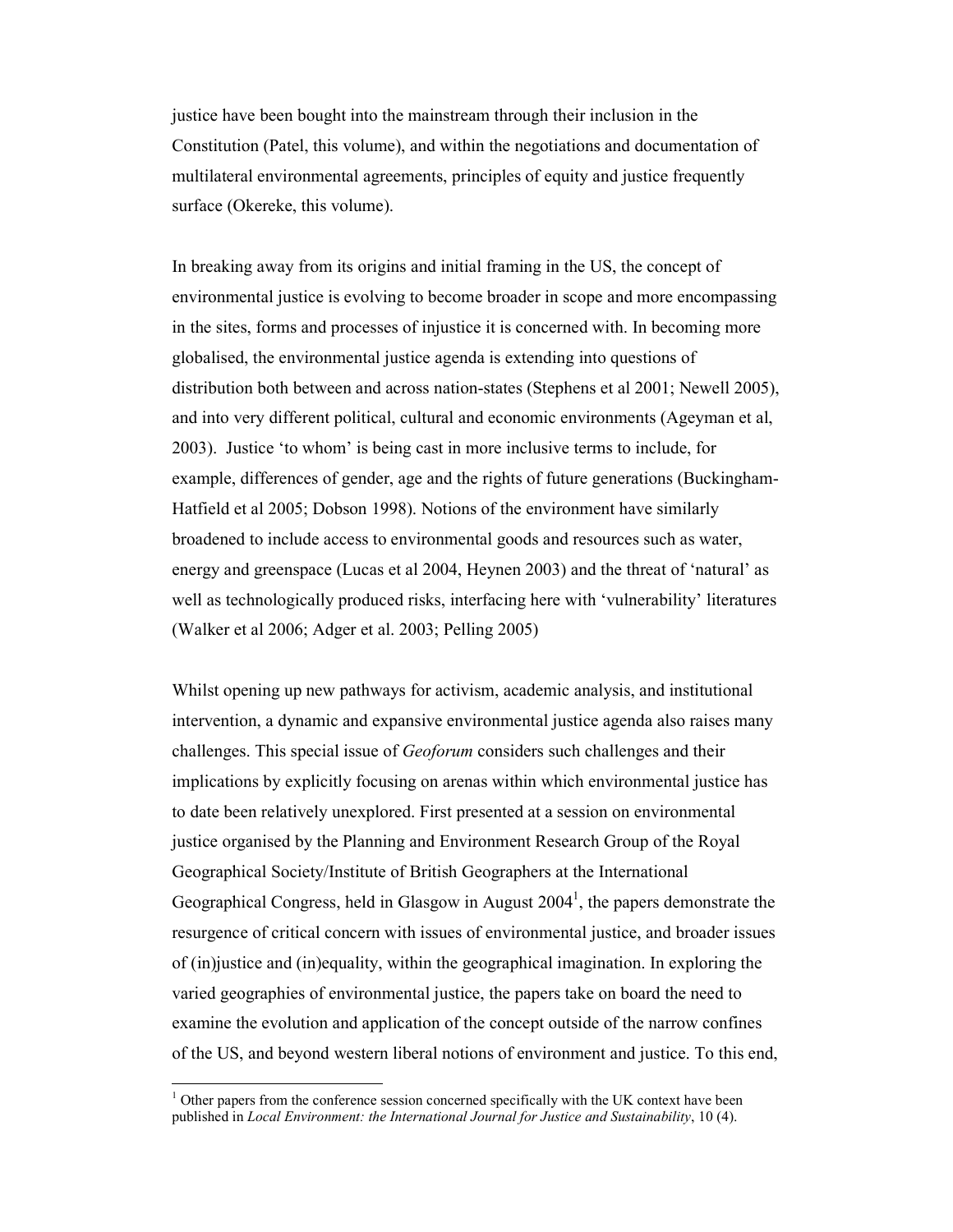each of the papers is seeking a critical engagement with the use of an environmental justice framework. They do so in different post-colonial political and cultural contexts - India, Ireland, South Africa, Australia, Singapore - and at different scales of articulation extending from the particular local case, through to institutions of international environmental governance.

In setting the scene for these discussions, in the remainder of this editorial we consider three particular challenges for the development of (geographical) research on environmental justice: first, how questions of terminology, meaning and definition may be addressed; second, the connections between environmental justice and sustainability; and finally, how notions of environmental justice must confront issues of multiplicity and diversity.

### Environmental justice and inequality

Despite the long history of theoretical discussion over the term justice and all that it implies, the notion of environmental justice, in part reflecting its roots in a social movement, has been subject to less intensive interrogation and definitional precision. The way in which the notion of environmental justice has been deployed has been more as an instinctive gut reaction than as a closely argued concept. There are, of course, some extensive and rigorous treatments (e.g. Dobson 1998; Low and Gleeson 1998), but in the main the impulse has been to call for environmental justice as a response to perceived injustice, as judged through observations of unreasonable inequality in outcome and lack of 'fair treatment' for, in particular, people and social groups that are already marginalised and disadvantaged.

Given that there are some shared, common sense understandings of environmental injustice/justice, further conceptual deliberation and clarification may not be all that useful. On the other hand, as the concept breaks free from its initial moorings and is at once translated into other political sites of intervention and taken up within mainstream political institutions, exploring critically its varied meanings and keeping hold of a (radical) sense of justice may be important.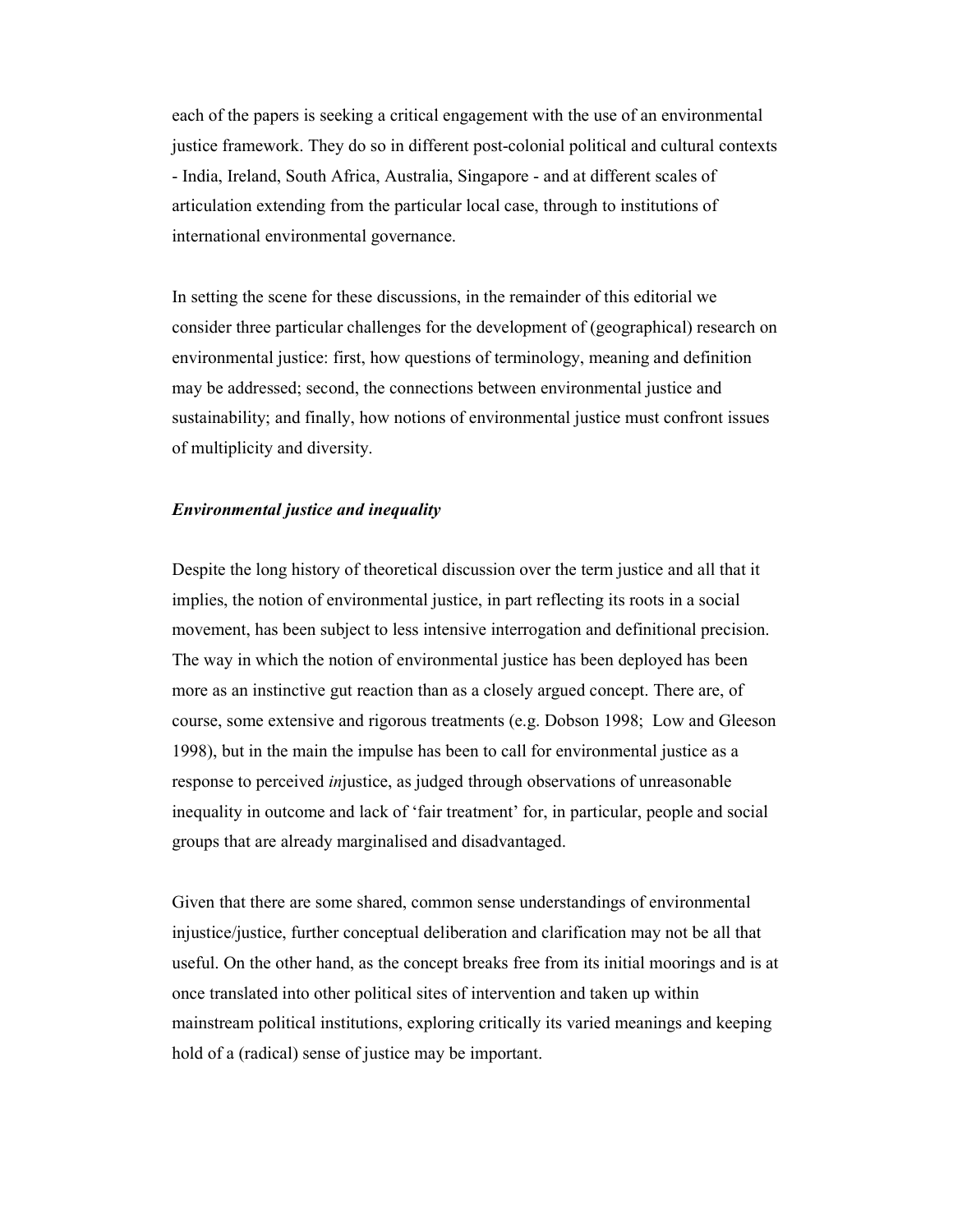Several of the papers in this issue take some time to consider the meaning of justice in an environmental context, demonstrating the complexities and diversity of perspectives that can be adopted and recruited for strategic purposes. It we take the idea of environmental justice as equality the "familiar and crucial practical question … equality of what is raised. Should it be opportunities (after liberal convention), primary goods (after Rawls), resources (after Dworkin), capabilities (after Sen) or welfare outcomes?" (Smith 2000: 6). In the main, much of the attention initially given to environmental justice adopted a consequential focus on (in)equality of outcomes, that is of the distribution of environmental risks (Schlosberg 2004). There are, however, concerns about a language of justice based on the premise of distributional equality. First, in relation to environmental risks, this logically could be addressed by the even sharing of environmental burdens rather than by addressing any of the route causes of environmental problems (Dobson, 1998). Second, given that much of the environment, when broadly defined, is inherently and sometimes uniquely distributed into particular places and cannot sensibly be experienced equally or uniformly, it can become positively perverse to be seeking its 'even' distribution (whatever that might mean). In this sense, an unequal distribution of environmental goods or bads by itself may not necessarily be unjust (Walker et al 2005a) – it is rather the 'fairness' of the processes through which the distribution has occurred and the possibilities which individuals and communities have to avoid or ameliorate risk, or to access environmental resources, which are important. In part for these reasons, both within movements for environmental justice and in academic discourse, alternative notions of justice have been deployed, in terms of both 'recognition' (Schlosberg 2004) and participation in the processes through which decisions about exposure to risks and access to resources take place.

There is much to be debated here, but, we would argue, no necessity to pursue an agenda of absolute definitional precision and commonality of perspective. Whilst Ikeme (2003; 195) appeals for conceptual clarity and a 'unifying framework', the ethical and ideological character of justice theory can only serve to maintain plurality and alternative perspectives are likely to be more or less appropriate to different practical and analytical contexts (there are further tensions here between universal notions of justice/rights and justice worked out on the ground in particular places; see below). Furthermore, the term 'equity', rather unhelpfully, too easily slips in its use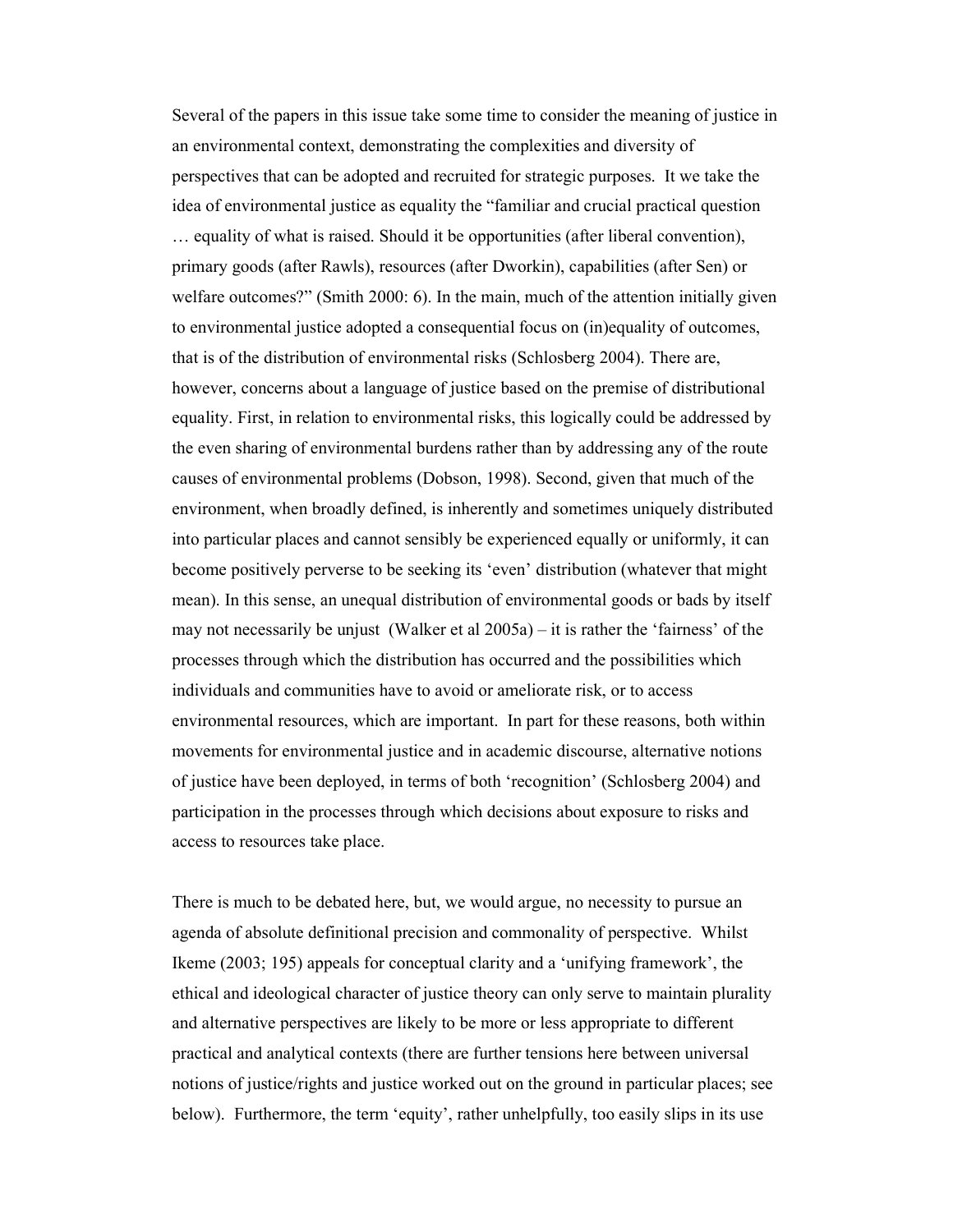between the descriptive sense of inequality, and the normative sense of justice, providing a further complication for the search for clarity in language and meaning.

The papers in this volume ably demonstrate the need to conceive environmental justice as a 'broad church' within which different notions of justice are encompassed. Williams and Mawdsly and Davies emphasise process dimensions, considering the ways in which groups are able to articulate and practise environmental justice activism and take forward agendas, which in turn raise questions of distribution, access and recognition. Hobson, argues that a performative approach can provide an alternative way of viewing environmental justice and its role in everyday political struggles. Patel and Okereke both focus on institutions and the ways in which the egalitarian notions of justice in sustainable development are worked out in practice and constrained in turn by technocratic approaches and a neoliberal emphasis on market efficiency. Hillman suggests that alongside any treatment of the distributional and procedural aspects of environmental justice, due consideration must also be given to ecological justice – in the form of relationships between the social and natural worlds (Low and Gleeson 1998) – and to the ways in which the 'environment' is defined in particular social and historical contexts. Not only are multiple dimensions of environment and justice invoked across the papers, but their persistent entanglement suggests that outside the realms of abstract conceptual debate, separating out the multiple dimensions of justice and environment may both be futile and of only limited value.

## Environmental justice and sustainability

In making a journey from its initial conceptualisation, environmental justice has more directly entered the intellectual and policy territory of sustainable development raising questions of interrelationship and relative utility (Ageyman and Evans 2004). Given that sustainable development provides the meta-narrative for environmental concerns it is necessary to ask if the environmental justice vocabulary and analytical lens adds anything useful to what is already in place. Is this just a new unhelpful, branding which begins to take apart the integrative discourse and values of sustainable development? Two key issues are illuminating here. First, whether concepts of justice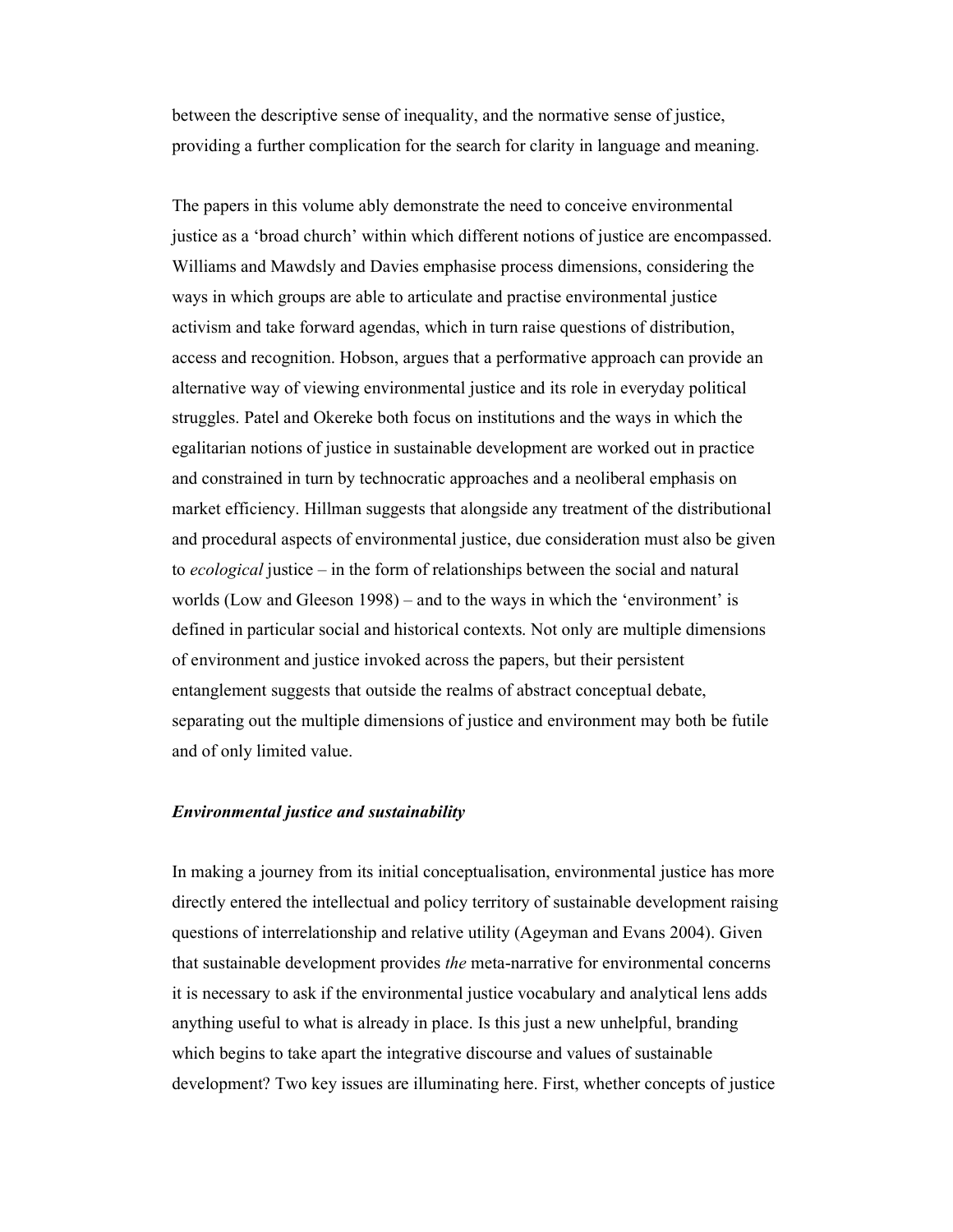and equity are reconcilable between the two sets of discourses.<sup>2</sup> Second, how notions of environmental justice seek to engage with the traditional model of sustainable development as a means through which to engage economic, social and environmental concerns simultaneously.

If we look back to the Brundtland Report (WCED 1987) as the primary source of conceptualisation of sustainable development, notions of equity and justice are fundamental. The focus on meeting the needs of current and future generations both centres on current inequalities in the meeting of basic needs and establishes the pursuit of intra and intergenerational equity as key dimensions of future progress towards sustainability. If the ability to live in an environment which meets reasonable standards of quality and tolerable levels of environmental risk is included as a basic need, and one which the Brundtland Report argues is intrinsically necessary for meeting other social needs, then addressing these environmental needs and pursuing environmental justice is manifestly encompassed within, if not central to, the broader framing of sustainable development.

In practice, however, from the very earliest stages of implementation, translation and re-presentation of the notion of sustainable development, there have been criticisms that equity and justice issues have been downplayed. Nowhere is this perhaps more apparent than in the continuing tensions over responsibilities and equitable approaches to addressing international environmental problems, such as climate change (Okereke, this volume). 'Weak' forms of sustainability have been criticised as casting environmental protection in economic terms, whilst 'strong' forms of sustainability have been seen to neglect the impacts that moves to sustain critical environmental capital might have on social equity. In this way, the environmental and social dimensions of sustainability have tended to be separately pursued, neglecting their interactions and attendant equity and justice implications (Patel, this volume). When set alongside the failure of environmental movements to engage with how environmental quality is being experienced by marginalised communities at a 'doorstep' level; the possibility that the new participatory and deliberative agenda of environmental decision-making may be serving to exclude some 'public' voices

<sup>&</sup>lt;sup>2</sup> Within the sustainable development discourse the term equity is typically used rather than justice but, as noted above, without a clear definitional distinction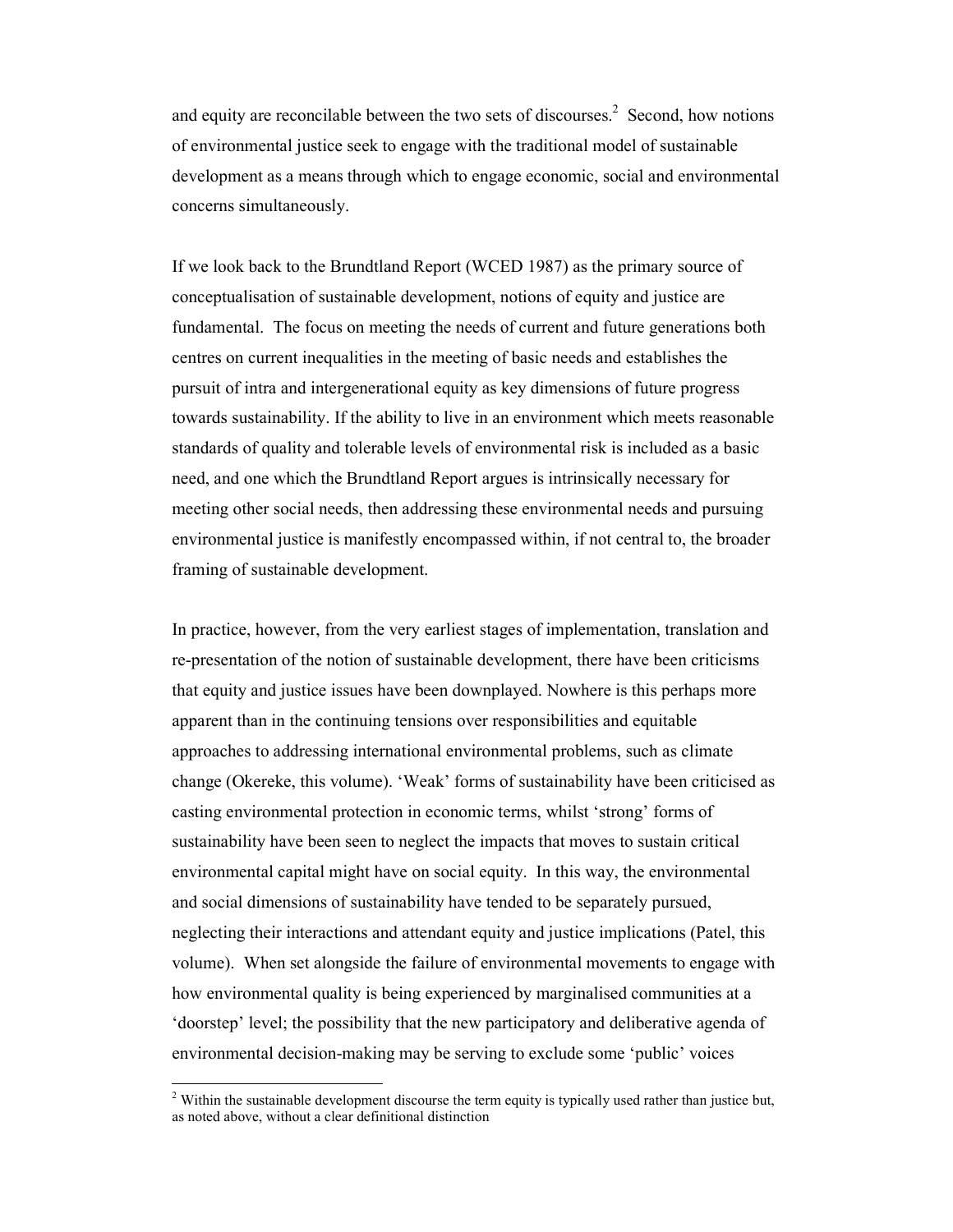whilst privileging others; and the failure of policy appraisal and impact assessment tools to consider how environmental change may be socially distributed (Walker et al 2005b), it is hard to argue that all of the many concerns that there might be about how the environment is regressively socially distributed, the fairness of decision-making procedures and the negative social consequences of environmental policy, have been adequately given voice, researched and addressed within the 20-year discourse of sustainable development.

Nonetheless, it would be a mistake to view environmental justice as simply plugging this gap. While the discourses and mobilisations of environmental justice provide the political space to consider the 'socio-environmental' aspects of sustainability, including, for example, issues of fuel poverty, graffiti and vandalism in the UK (Lucas et al 2004), or the differentials of water use and water culture in South Africa (Debbane and Keil 2004: 222), the agenda is both more far-reaching and more fundamental. Rather than being only concerned with the surface manifestations of environmental injustice, as a political programme environmental justice is concerned with the underlying causes and dynamics of inequities at different scales. Thus, in the context of the urban, for example, 'there is no such thing as an unsustainable city in general. Rather, there are a series of urban and environmental processes that negatively effect some social groups while benefiting others' (Swyngedouw and Heynen 2003:901). In seeking to understand the causes and consequences of environmental inequities, and the ways in which they can be addressed, we necessarily confront the relations between the economy, society and the state (Newell 2005). Rather than providing a further prop to existing notions of sustainable development, in these ways, environmental justice may bring enable new critical engagements with the relations between economy, environment and society, and illuminate the radical potential of sustainability. As Debbane and Keil (2004:222) argue 'we must remind ourselves of the perhaps most important single aspect of the global, multiscale environmental justice movement in its various incarnations: its function to provide a safeguard against the depoliticisation of environmental politics.'

In this light, we would argue that the addition of environmental justice as 'a vocabulary of political opportunity' (Agyeman and Evans, 2004), and a new framing for research and policy attention in which equity is brought to the foreground, is both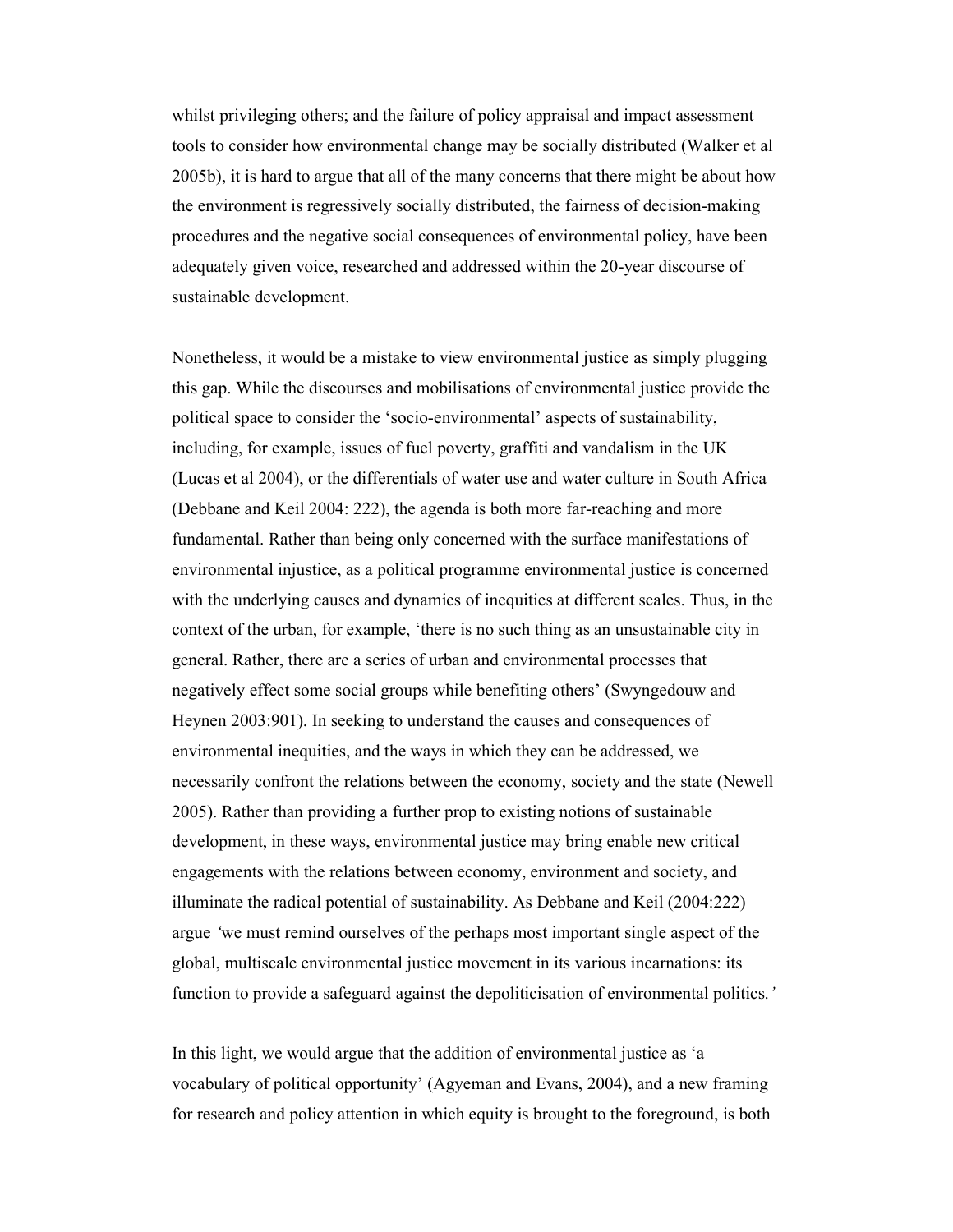welcome and necessary. However, it is critical to ensure that as notions of environmental justice enter into mainstream discourses, the elasticity of the concept does not mean that it is reduced to the (relatively) comfortable assessment of how local, visible manifestations of social justice problems can be 'cleaned up' and how environmental law can be more strictly enforced (both of which have been evident in governmental interpretations in the UK). Rather, in refocusing attention on equity and inequity within sustainable development, environmental justice has the potential to provide a productive intellectual and policy space for multidimensional and multiscalar exploration of its many meanings, manifestations and implications.

### Environmental justice, multiplicity and diversity

Recognition of the plurality of the meanings and principles of environmental justice poses a further challenge to those who seek to identify a set of universal principles of justice and sustainability. For some, 'notions of justice and notions of movements linked to justice struggles are highly diverse and can not be measured or expressed in universal terms' (Debbane and Keil 2004: 209). For others, the acceptance of different concepts of justice leads to the kind of relativism which makes any notion of justice in the first instance meaningless (Low and Gleeson 1998). Schlosberg (2004) suggests that an alternative is possible. In recognising the importance of context in shaping struggles for environmental justice, it is argued that by confronting the underlying logics of inequity through multiple sites, a unified, if not uniform, environmental justice movement can be forged (Schlosberg 2004: 534). The papers in this volume, by taking seriously the difference that different contexts make in shaping discourses and practices of environmental inequities, provide insights into the tensions between universal and particular notions of environmental justice, while Willams and Mawdsley (this volume) explicitly consider the validity of Scholsberg's arguments for engaging with environmental justice in a post-colonial context.

At the same time, engaging with *environmental* justice poses significant material challenges for those seeking equity in access to resources and in protection from harm. Where the 'environment of justice' – be it access to clean air, to water, productive land and so on – is subject to change, assessing what constitutes just access and just protection carries additional conceptual and practical challenges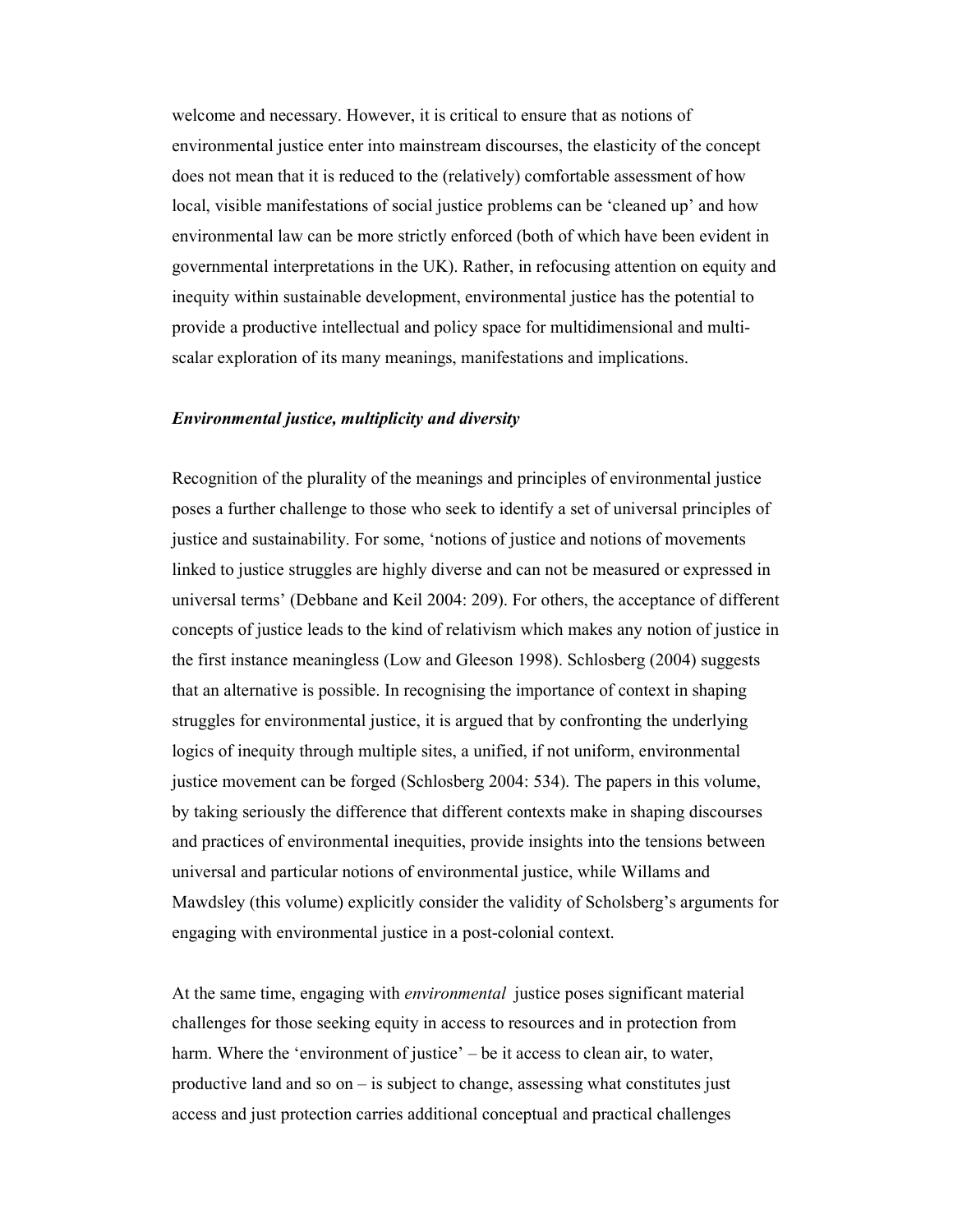(Hillman, this volume). Given that arguments for environmental justice extend across spatial and temporal scales, and the complexities of the environmental systems within which justice is sought, uncertainties about future environmental goods and bads provide another critical issue with which concepts and policies of environmental justice have to engage (Hillman, this volume, Okereke, this volume).

There are also local contingencies in the conditions under which environmental justice arguments are and can be evoked within strategies of resistance and activism. Davies (this volume) contrasts the lack of environmental justice discourse in the case of protests against the siting of an incinerator in Ireland, with the political opportunities this could provide in the future through the deployment of scaling-up opportunities, linking with other social justice movements and exploiting the rights now enshrined within the Aarhus convention. In the context of the distinctive capitalist state of Singapore, Hobson (this volume) argues that environmental justice is implicit and performative in the enactment of environmental care and in microstruggles over the meanings and uses of space, despite the absence of liberal democratic institutions and formal opportunities for political activism. In India Williams and Mawdsley (this volume) emphasise various ways in which the postcolonial experience shapes and constrains opportunities for pursuing a western model of environmental justice. They argue that the western model becomes particularly problematic in its faith in a deliberative democracy that will be inclusive and afford recognition to all and in the expectation that state action to manage the environment will be both effective and applied in non-discriminatory ways. They more generally conclude from their analysis that "regardless of the theoretical lens through which concepts of injustice are viewed … a close examination of differences in the context in which struggles for environmental justice are located is required"

This conclusion pervades each of the papers in this volume and provides an important intervention in the sometimes too easy movement of ideas, approaches and concepts between places and contexts. It is also a timely reminder of the need to consider geography in all of its dimensions in the deployment of an environmental justice discourse and frame of analysis.

# References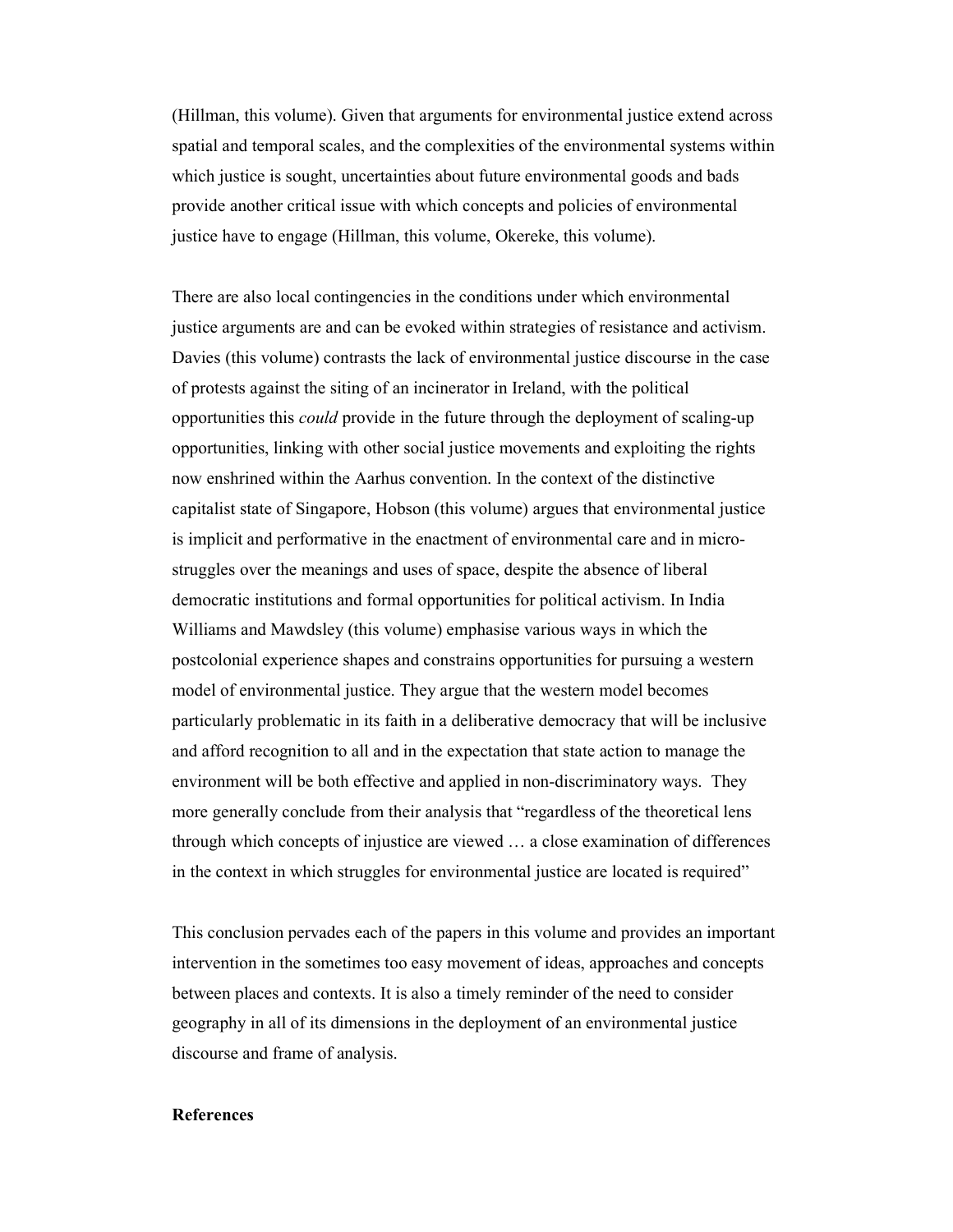Adger, N., Huq, S., ,Brown, K., Conway, D. and Hulme, M. (2003) Adaptation to climate change in the developing world, Progress in Development Studies, 3 (3): 179- 195

Agyeman, J., Bullard, R. D. and Evans, B. (2003) Just Sustainabilities: development in an unequal world, Earthscan, London

Agyeman, J. & Evans, B. (2004) Just sustainability: the emerging discourse of environmental justice in Britain?, *The Geographical Journal*, 170(2), pp. 155–164.

Buckingham-Hatfield, S., Reeves, D. and Batchelor, A. (2005) Wasting women: the environmental justice of including women in municipal waste management, Local Environment, 10(4), pp 427-444

Chalmers, H. and Colvin, J. (2005) Addressing Environmental Inequalities in UK Policy: an action research perspective, Local Environment, 10(4), pp. 333-360.

DEFRA (2005) Securing the Future: Delivering the UK Sustainable Development Strategy, London: The Stationary Office

Dobson, A. (1998) Justice and the environment: conceptions of environmental sustainability and dimensions of social justice, Oxford University Press, Oxford

Dunion, K. and Scandrett, E. (2003) The campaign for environmental justice in Scotland as a response to poverty in a northern nation, in J Agyeman , R Bullard and B Evans (eds) Just Sustainabilities: development in an unequal world, Earthscan, London

Debbané, A. and Keil, R. (2004) Multiple disconnections: environmental justice and urban water in Canada and South Africa, Space and Polity , 8 (2): 209-225.

Heynen N. C. (2003) The Scalar Production of Injustice within the Urban Forest, Antipode, 35 (5) 980-998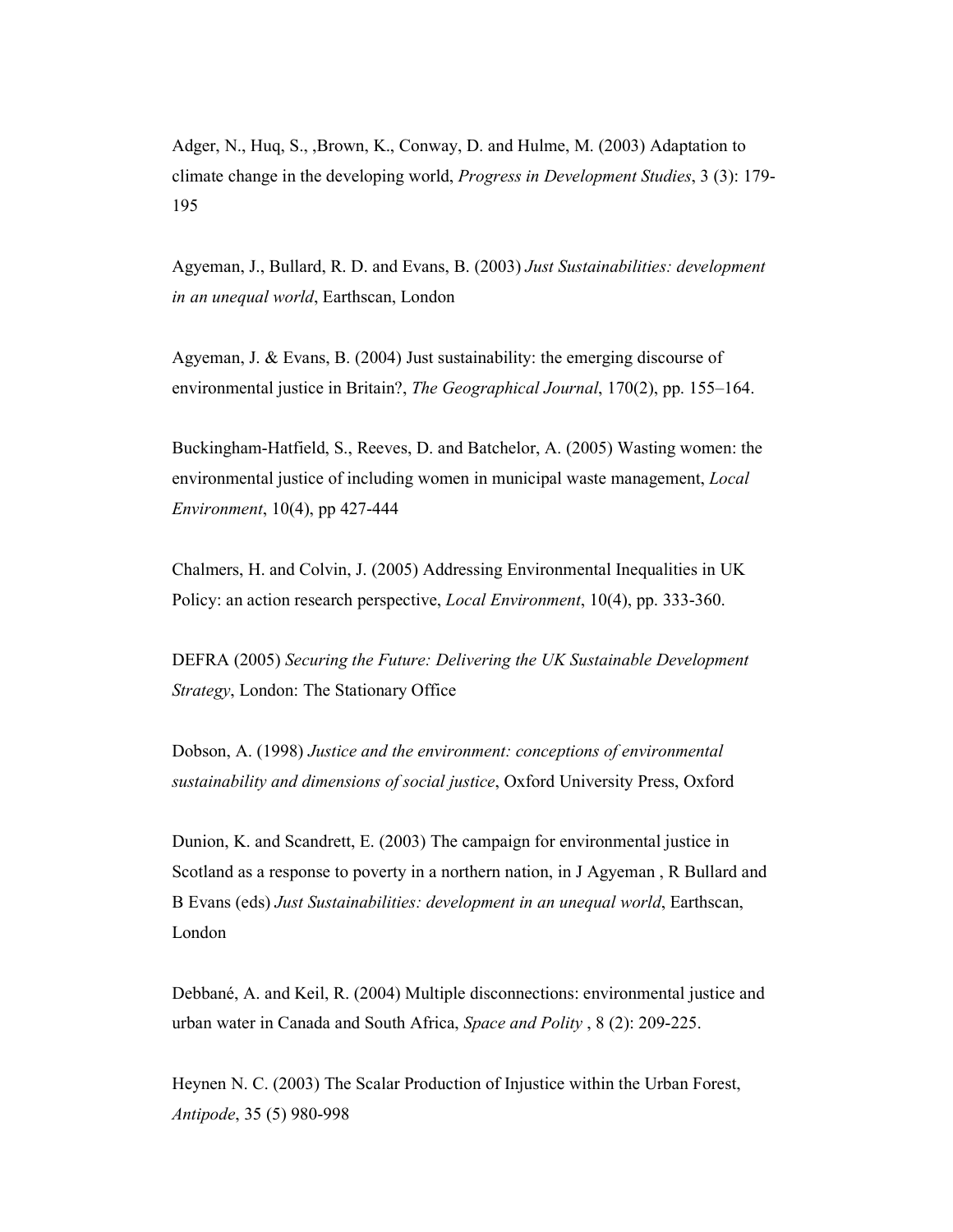Ikeme, J. (2003) Equity, environmental justice and sustainability: incomplete approaches to climate change politics, Global Environmental Change 13: 195-206

Low, N. and Gleeson, B. (1998) Justice, society and nature: an exploration of political ecology, Routledge. London

Lucas, K., Walker, G., Eames, M., Fay, H., and Poustie, M. (2004) Environment and Social Justice: Rapid Research and Evidence Review, Sustainable Development Research Network, Policy Studies Institute, London.

Newell, P. (2005) Race, class and the global politics of environmental inequality, Global Environmental Politics, 5 (3): 70-94

Pelling, M. (2005) The Vulnerability of Cities: natural disasters and social resilience, Earthscan, London.

Scholsberg, D. (2004) Reconceiving environmental justice: global movements and political theories, Environmental Politics, 13 (3): 517-540.

Smith, D. (2000) Moral progress in human geography: transcending the place of good fortune, Progress in Human Geography, 24 (1): 1-18.

Stephens, C., Bullock, S. and Scott, A. (2001) Environmental Justice: rights and mean to a healthy environment for all. Special Briefing Paper 7, ESRC Global Environmental Change Programme

Swyngedouw, E. and Heynen, N. (2003) Urban political ecology, justice and the politics of scale, Antipode 35 (5), 898-918

Walker, G. P., Mitchell, G., Fairburn, J. and Smith, G. (2005a) Industrial pollution and social deprivation: evidence and complexity in evaluating and responding to environmental inequality, *Local Environment*, 10(4), pp 361-377